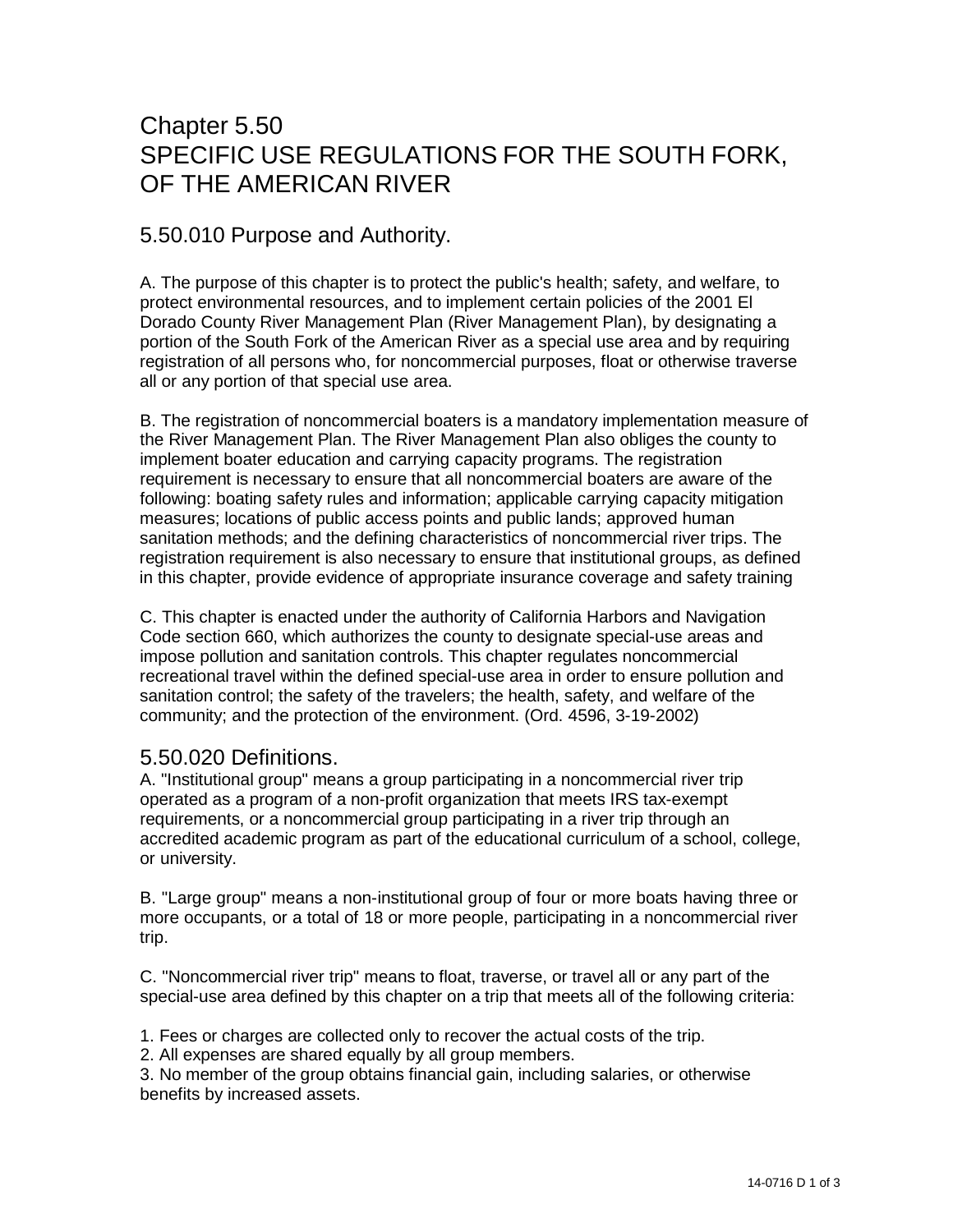4. No paid employees such as guides, lead guides, or drivers are compensated by salary, wages, or equipment, with the exception that educational leaders for accredited educational programs may be paid or compensated by their educational employer.

5. Donations or fees that exceed the actual costs of the trip are not solicited as a condition or participation, nor during or immediately after (on the day of) the trip. (Ord. 4596, 3-19-2002)

#### 5.50.030 Special-Use Area.

The portion of the South Fork of the American River between Chili Bar Dam and the confluence of the Folsom Lake State Recreation Area is hereby designated as a specialuse area pursuant to California Harbors and Navigation Code section 660. (Ord. 4596, 3-19-2002)

### 5.50.040 Registration Required for Noncommercial River Trips.

At least one person in or on each boat raft kayak, vessel, or any other type of craft who participates in a noncommercial river trip must register with the county each calendar year. Registration shall be accomplished by signing and dating a tag provided by the county. By signing the tag, the person certifies that he or she has read the information and rules on the tag and that failure to abide by those rules is a violation of this chapter. This tag must be displayed in a visible location throughout the noncommercial river trip, and must be surrendered to any peace officer upon demand. (Ord. 4596, 3-19-2002)

## 5.50.050 Registration Required for Large Groups.

In addition to the requirements of section 5.50.040 and prior to every noncommercial river trip, each large group must complete and return a pre-trip large group registration form provided by the county. (Ord. 4596, 3-19-2002)

### 5.50.060 Registration Required for Institutional Groups.

In addition to the requirements of section 5.50.040 and prior to its first noncommercial river trip in any season, each institutional group must:

A. Complete and return a pre-season annual registration form provided by the county.

B. Provide proof of liability insurance meeting current county standards.

C. Provide proof of guide certification on guiding, safety, and rescue training, first aid, and knowledge of County regulations.

D. Have previously provided post-season annual reporting of the prior year's river use, by date. (Ord. 4596, 3-19-2002)

#### 5.50.070 Litter and Human Waste.

A. Each boat, vessel, raft, kayak or other craft<del>, which by design or capacity is capable of</del> carrying two or more persons must carry a container of durable construction that is can be used for trash and litter disposal while engaged in a noncommercial river trip. All litter and waste must be removed by the user in accordance with sections 5.48.130, Littering and Trespass, 9.46.280, Littering, and 9.46.290, Waste Disposal, of the El Dorado County Ordinance Code.

B. Each person or group of persons who uses any public or private lands adjacent to the South Fork of the American River within the special-use area must have access to or